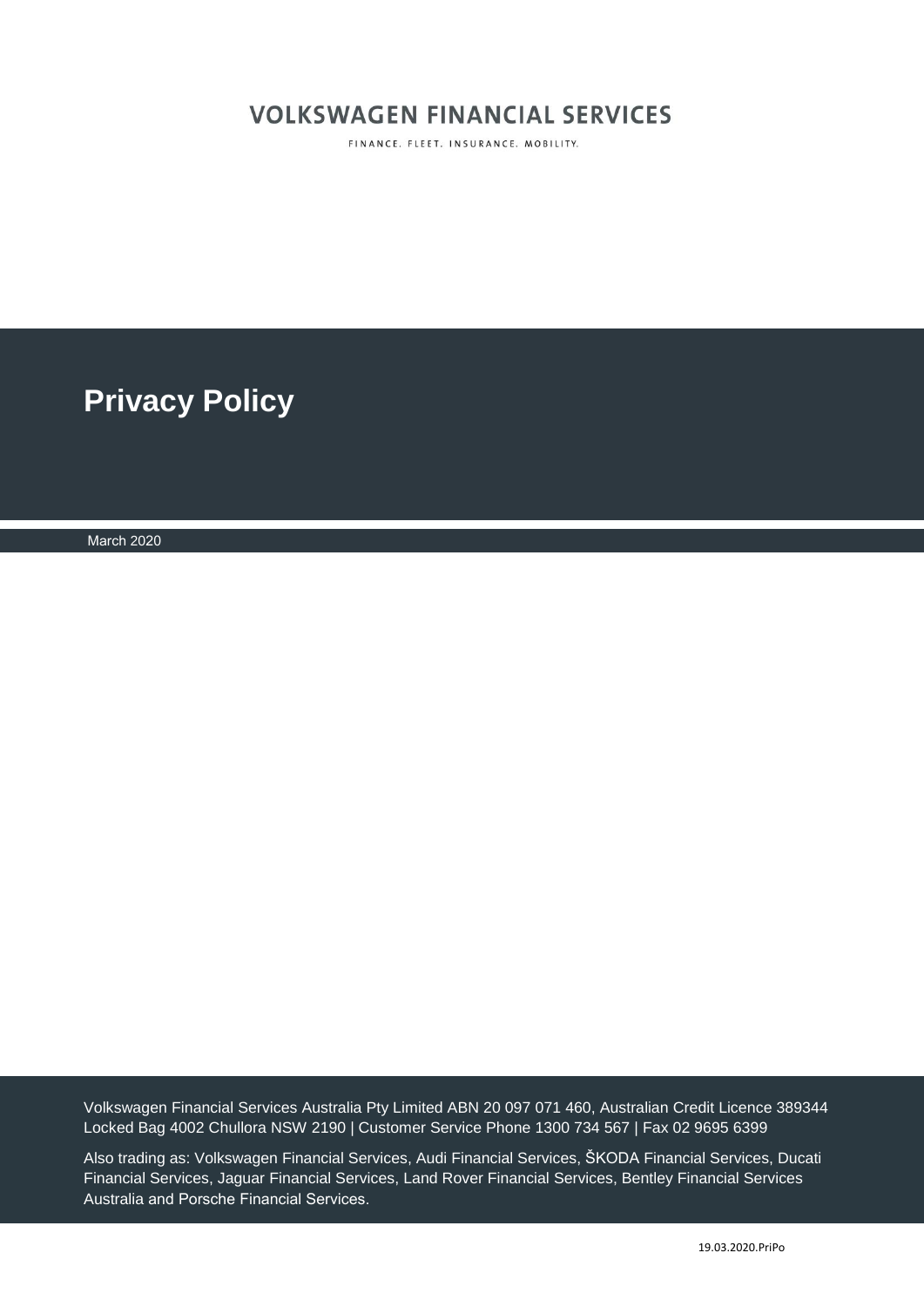# <span id="page-1-0"></span>**Table of Contents**

| 1.  |      |  |
|-----|------|--|
| 1.1 |      |  |
| 2.  |      |  |
| 3.  |      |  |
| 4.  |      |  |
| 5.  |      |  |
| 5.1 |      |  |
| 5.2 |      |  |
| 5.3 |      |  |
| 6.  |      |  |
| 6.1 |      |  |
| 7.  |      |  |
| 7.1 |      |  |
|     | 7.2  |  |
| 8.  |      |  |
| 8.1 |      |  |
| 8.2 |      |  |
| 8.3 |      |  |
| 8.4 |      |  |
| 8.5 |      |  |
| 8.6 |      |  |
| 8.7 |      |  |
| 8.8 |      |  |
| 8.9 |      |  |
| 9.  |      |  |
| 10. |      |  |
| 11. |      |  |
| 12. |      |  |
| 13. |      |  |
|     | 13.1 |  |
|     | 13.2 |  |
| 14. |      |  |
|     | 14.1 |  |
|     | 14.2 |  |
|     | 14.3 |  |
|     | 14.4 |  |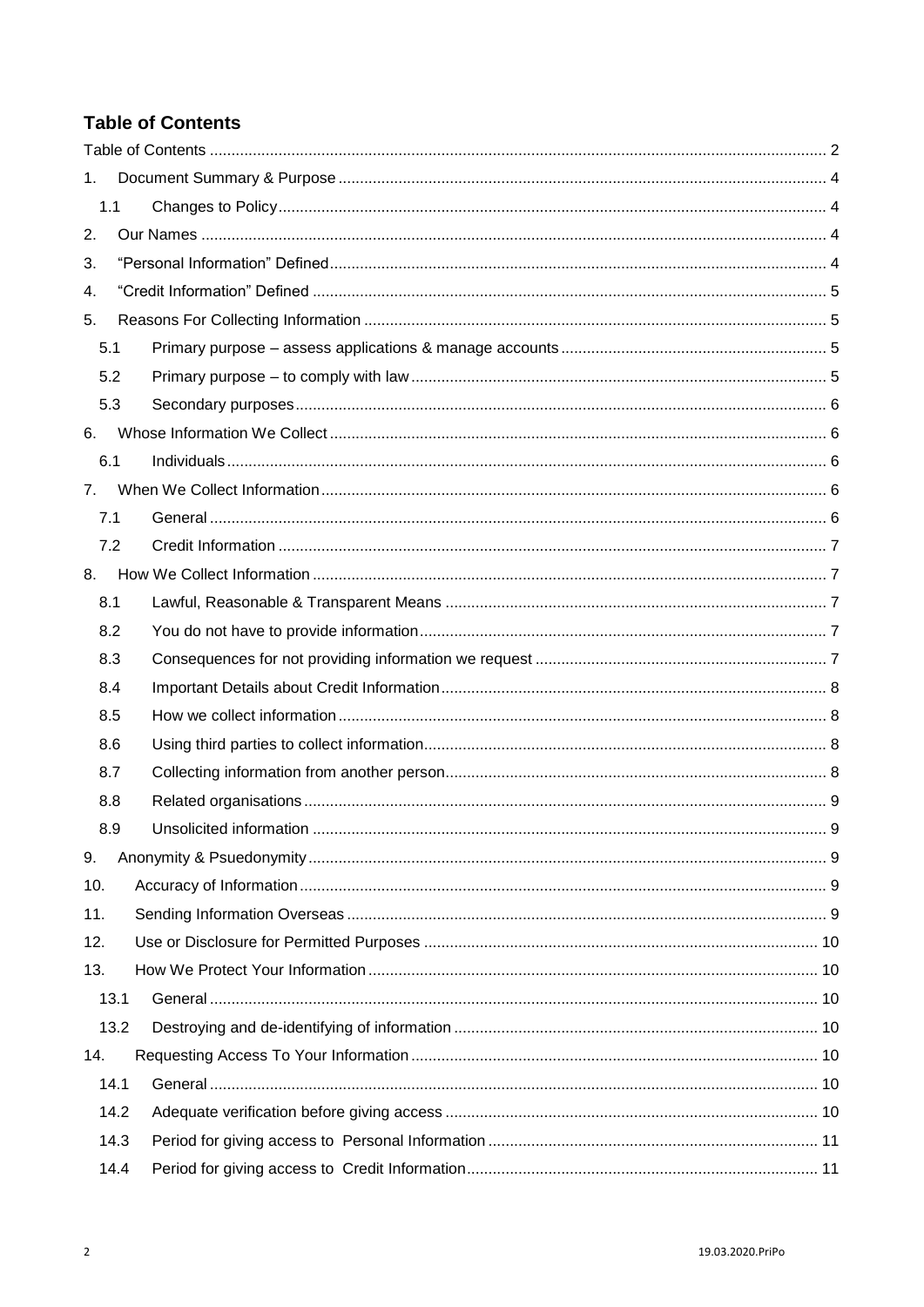| 14.5  |  |
|-------|--|
| 14.6  |  |
| 14.7  |  |
| 15.   |  |
| 15.1  |  |
| 15.2  |  |
| 15.3  |  |
| 15.4  |  |
| 15.5  |  |
| 15.6  |  |
| 15.7  |  |
| 16.   |  |
| 16.1  |  |
| 16.2  |  |
| 16.3  |  |
| 16.4  |  |
| 16.5  |  |
| 16.6  |  |
| 16.7  |  |
| 17.   |  |
| 17.1  |  |
| 17.2  |  |
| 17.3  |  |
| 17.4  |  |
| 17.5  |  |
| 17.6  |  |
| 17.7  |  |
| 17.8  |  |
| 17.9  |  |
| 17.10 |  |
| 17.11 |  |
| 17.12 |  |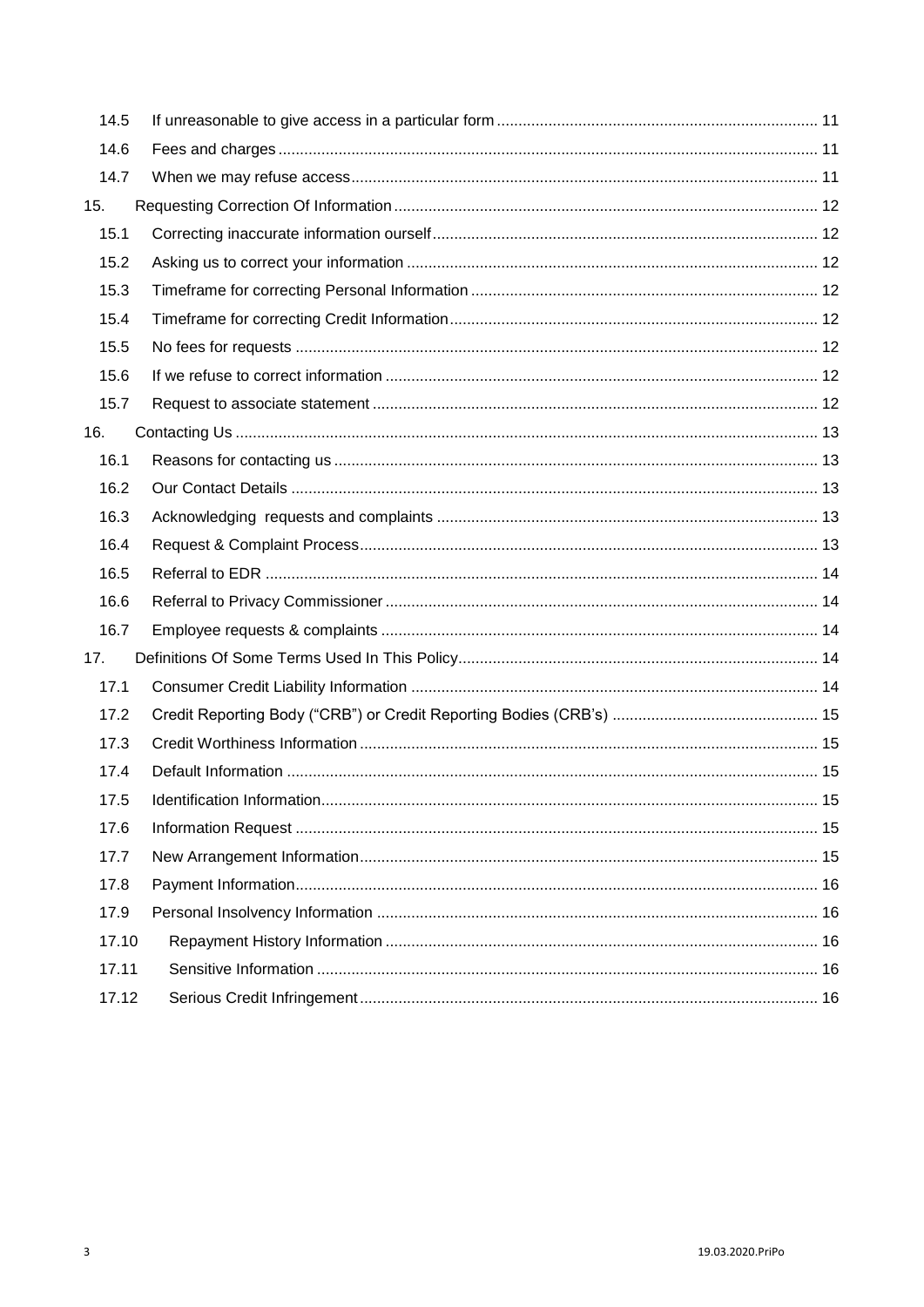# <span id="page-3-0"></span>**1. Document Summary & Purpose**

The information in this document is our privacy and credit reporting policy. We simply refer to it in the remainder of the document as "Privacy Policy" or "this Policy".

It sets out in detail how we manage the "Personal Information" and/or "Credit Information" of or about our customers, employees and other individuals we deal with in the course of our business activities.

We have defined the terms "Personal Information" in section 3 ("Personal Information" defined) and "Credit Information" in section 4 ("Credit Information" defined).

Amongst other things, our Privacy Policy contains information on:

- a) Our names (section 2);
- b) Why we collect information (section 5);
- c) When we collect information (section 7);
- d) Types of information we collect (section 3: "Personal Information" and section 4: "Credit Information");
- e) How we collect information (section 8);
- f) Whose information we collect (section 6);
- g) How we protect your information (section 13);
- h) Sending information overseas (section 11);
- i) Requesting access to your information (section 14); and
- j) Contacting us when, for example, you wish to make a complaint or request access to your information (section 16).

#### <span id="page-3-1"></span>**1.1 Changes to Policy**

We will make changes to this Privacy Policy as often as necessary without notice to ensure it remains relevant and effective in achieving its objectives and goals.

Any changes we make to this Policy will become effective immediately after we have published them and we will apply them to how we will manage the Personal Information or Credit Information of our customers in the future.

### <span id="page-3-2"></span>**2. Our Names**

We are Volkswagen Financial Services Australia Pty Ltd ABN 20 097 071 460 ("VWFSA"), a whollyowned subsidiary of the global financial services organisation, VWFS AG, which is headquartered in Braunschweig, Germany.

In Australia, VWFSA uses various business names including "Volkswagen Financial Services", "Audi Financial Services", "ŠKODA Financial Services", "Ducati Financial Services", "Jaguar Financial Services", "Land Rover Financial Services", "Bentley Financial Services Australia" and Porsche Financial Services

In the remainder of this Policy, we refer to VWFSA or any of the above business names we use simply as "we", "us" or "our".

# <span id="page-3-3"></span>**3. "Personal Information" Defined**

Personal Information means information or an opinion about an identified individual, or an individual who is reasonably identifiable whether the information or opinion is:

- a) True or not; and
- b) Recorded in a material form or not.

For the purposes of this Policy, Personal Information includes:

- a) "Identification Information" (see the definition in section 17.5 (Identification Information));
- b) Financial information: examples are your income, expenses, commitments, debts, savings and investments;
- c) Family status and dependants information: examples are whether you are married, single, in a de facto relationship and number and/or ages of children or persons you maintain;
- d) Educational and technical qualification: if you have applied for a job with us, or if you have applied for a business or contracting opportunity with us;
- e) Immigration and visa status: if you have applied for a job with us or if you have applied for a business or contracting opportunity with us;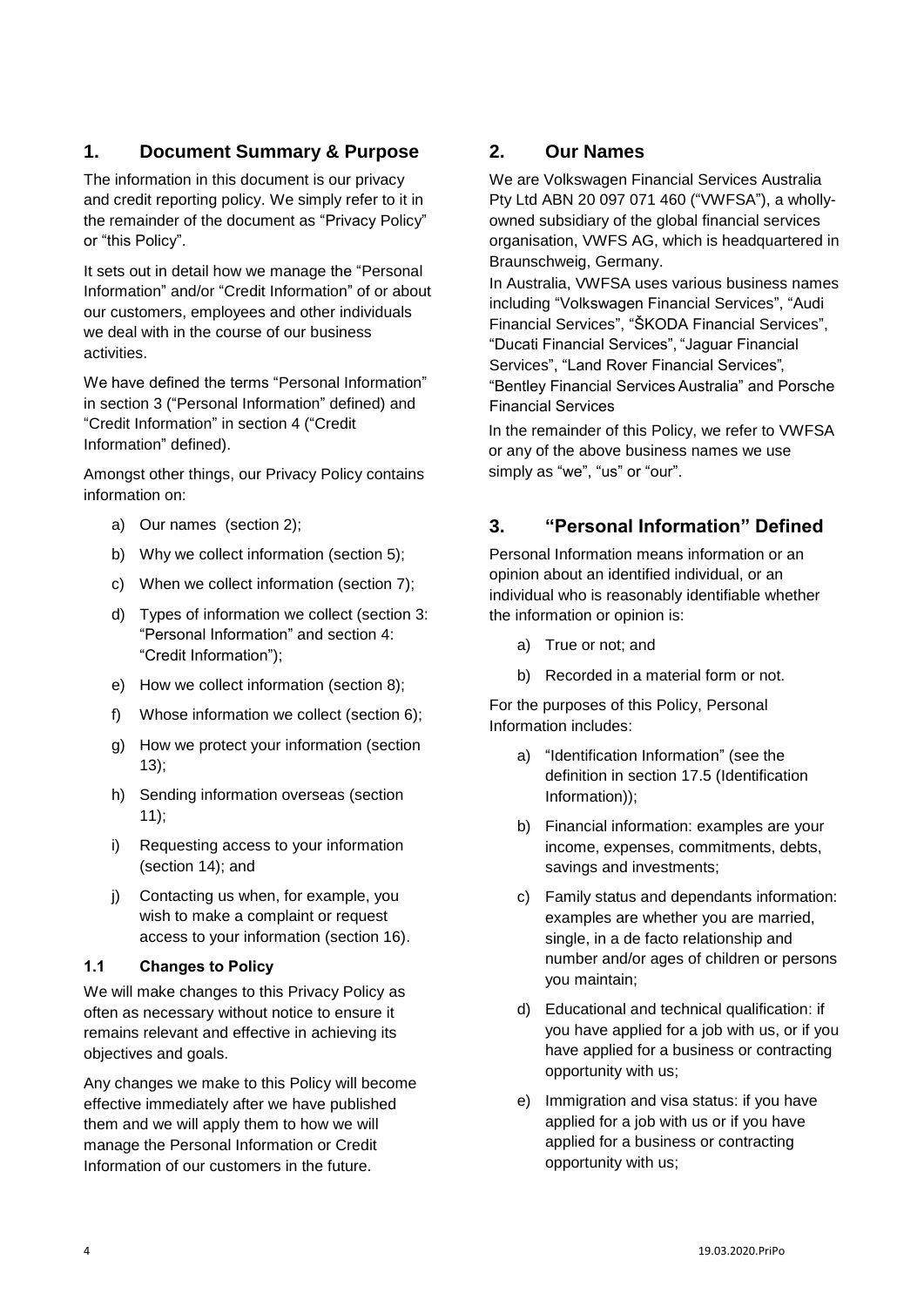- f) Sensitive Information (see definition in section 17.11 (Sensitive Information) below); and
- g) Credit Information.

## <span id="page-4-0"></span>**4. "Credit Information" Defined**

"Credit Information" is Personal Information that includes:

- a) Consumer Credit Liability Information (see definition in section 17.1);
- b) Repayment History Information (see definition in section 17.10);
- c) Information Request (see definition in section 17.6):
- d) Information about the type of consumer credit or commercial credit, and the amount of credit, sought in an application:
- e) Default Information (see definition in section 17.4);
- f) Payment Information (see definition in section 17.8);
- g) Personal Insolvency Information (see definition in section 17.9);
- h) Credit Worthiness Information (see definition in section 17.3); and
- i) Serious Credit Infringement (see definition in section 17.12).

# <span id="page-4-1"></span>**5. Reasons For Collecting Information**

In general, we will only collect Personal Information that is reasonably necessary for us to achieve any or a combination of the primary purposes mentioned in section 5.1 and 5.2 below and the secondary purposes mentioned in section 5.3.

### <span id="page-4-2"></span>**5.1 Primary purpose – assess applications & manage accounts**

We collect, hold, use and disclose Personal Information for the following primary purposes, that is, to:

a) Assess and/or process your application for any of our products or services and advise you about its outcome;

- b) Assess and/or process your application for employment with us and advise you about its outcome;
- c) Assess and/or process your application to be engaged as an independent contractor for, or an external services provider to, us and advise you about its outcome;
- d) Comply with your instructions from time to time if we establish an account with you, including sending you notices and updating your details;
- e) Establish and manage any account we establish including;
- f) Assist you to pay any amount due, payable or unpaid in relation to the product or service we have agreed to provide you;
- g) Collect any amount due or unpaid in relation to the product or service we have agreed to provide you;
- h) Pay your salary, wages or other moneys due or payable in relation to your employment contract and give you notices in connection with your employment with us; and
- i) Pay or receive any amount due or payable in relation to any contract for services we have with you and give you notices in connection with the contract for services.

### <span id="page-4-3"></span>**5.2 Primary purpose – to comply with law**

We also collect Personal Information in compliance with our legal or regulatory obligations including those we have under the Anti-Money Laundering and Counter-Terrorism Financing Act 2006, the National Consumer Credit Protection Act 2009, the Corporations Act 2001, the Privacy Act 1988 ("Privacy Act") and various Australian employment, taxation and immigration laws.

Furthermore, we will collect Personal Information if we are required by or under a court or tribunal order to collect that information.

If the collection of Personal Information is required by any other law or court or tribunal order, we will advise you of the relevant law or the details of the court or tribunal order at the time of collecting the information or as soon as practicable after we have collected the information.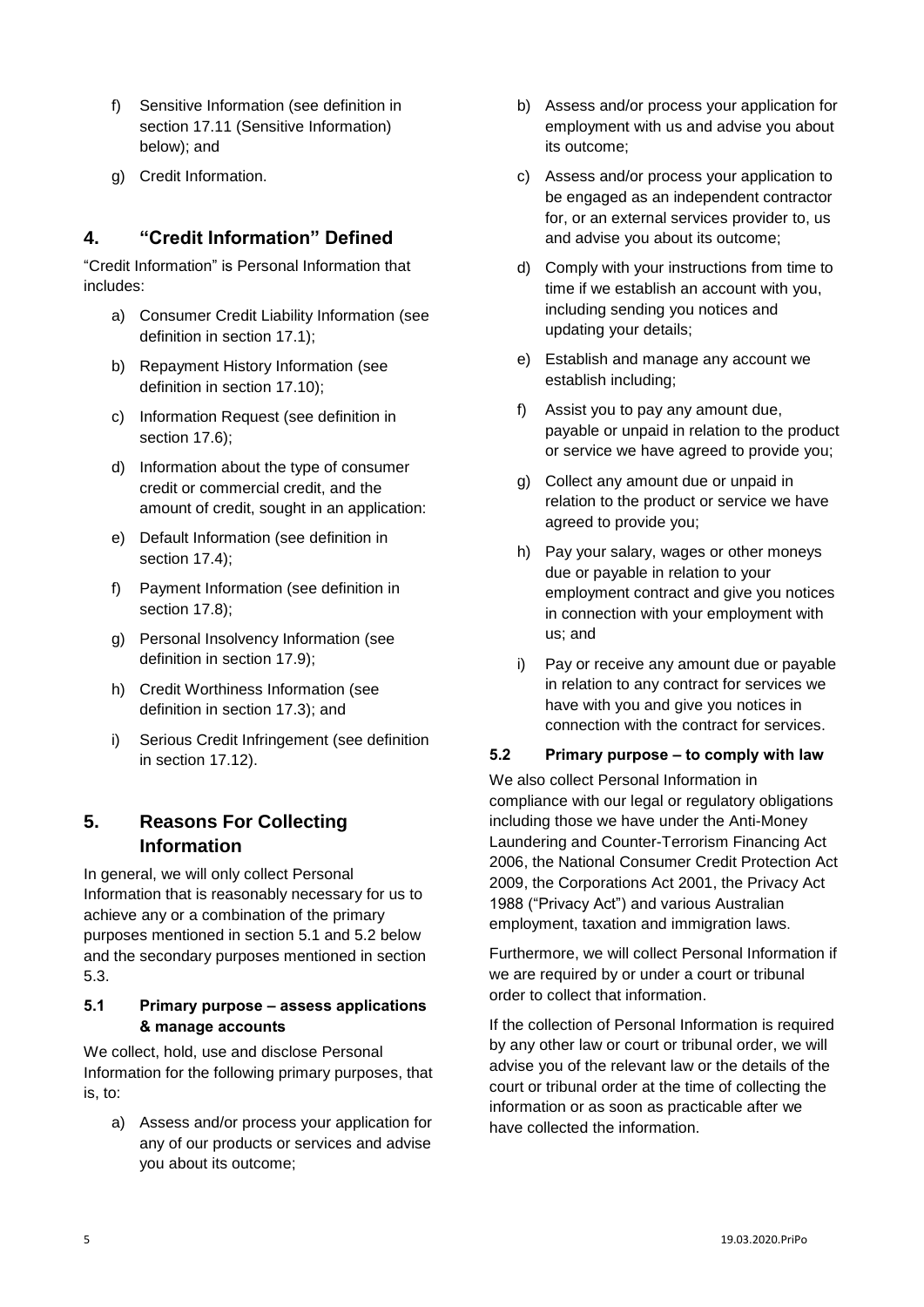### <span id="page-5-0"></span>**5.3 Secondary purposes**

We collect, hold, use and disclose your Personal Information for any or a combination of the following secondary purposes:

- a) Tell you about our products or services unless you tell us to stop;
- b) Share it with our brand partners Audi Australia Pty Limited, Škoda Pty Limited and Volkswagen Group Australia Pty Limited and where appropriate, other Australian distributors whose vehicles we finance so that they can tell you about their products or services unless you tell us to stop;
- c) Share it with our dealerships and/or authorised credit representatives that introduced you to us unless you tell us to stop.
- d) Train our staff;
- e) Conduct customer surveys unless you tell us to stop;
- f) Conduct employee surveys unless you tell us to stop;
- g) Undertake other direct marketing unless you tell us to stop;
- h) Undertake market and product research unless you tell us to stop;
- i) Develop and improve our products and services;
- j) Design, implement, maintain, review, or test our business and information technology systems, processes, infrastructure or platforms;
- k) Instruct our legal advisers, accountants, auditors, insurers or other external service providers;
- l) Make reports to our senior management in Australia and in Germany; and
- m) Manage our risk exposures.

### <span id="page-5-1"></span>**6. Whose Information We Collect**

#### <span id="page-5-2"></span>**6.1 Individuals**

In the remainder of this page, we will refer to the reader of this Privacy Policy or any individual's whose Personal Information we collect, use,

disclose and hold in connection with our business activities as "you" or "your".

We will collect your Personal Information if you are an individual who:

- a) Has applied for, or we have agreed to provide, any of our products or services;
- b) Is a guarantor of the individual mentioned in (a) above;
- c) Is a professional services provider (such as lawyer, accountant, financial counsellor) to, or is related to, next of kin, referee, witness or personal or legal representative of, the individual mentioned in (a) above;
- d) Is an agent, director or authorised officer or employee of a body corporate including a business, organisation or agency, that has applied for, or we have agreed to provide, any of our products or services to;
- e) Has applied for employment with us, or we have agreed to employ;
- f) Is a referee of the individual mentioned in (e) above;
- g) Has applied for to be engaged, or we have agreed to engage, to provide external services to us or to provide such services to;
- h) Is a referee, current or past employer or professional services provider of the individual mentioned in (g) above; or
- i) Is a visitor to any of our places of business.

# <span id="page-5-3"></span>**7. When We Collect Information**

#### <span id="page-5-4"></span>**7.1 General**

We will collect Personal Information (from you) in the following circumstances:

- a) When the individual mentioned in section 6.1 (a) has applied for any of our products or services or during the course of that individual holding a product or service we have agreed to provide them;
- b) When managing any account we have established in relation to a product or service we have agreed to provide the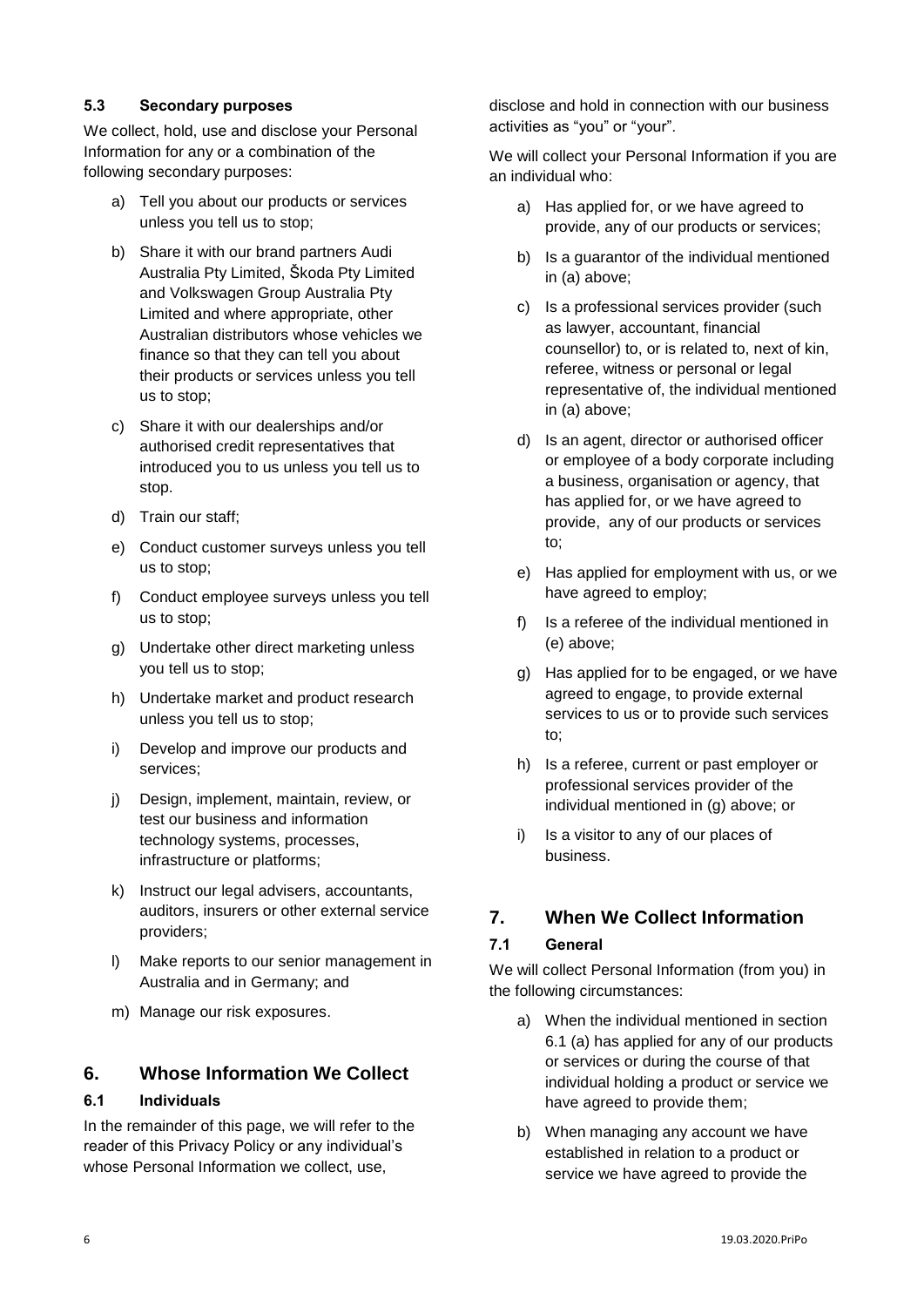individual mentioned in section 6.1 (a) including collecting or attempting to collect any amounts due or payable in relation to any such product or service;

- c) When the business, organisation or agency mentioned in section 6.1 (d) has applied for any of our products or services or during the course of that business, organisation or agency holding a product or service we have agreed to provide them;
- d) When managing any account we have established in relation to a product or service we have agreed to provide the business, organisation or agency mentioned in section 6.1 (d) including collecting or attempting to collect any amounts due or payable in relation to any such product or service;
- e) When any person, business, organisation or agency who is acting on your behalf (such as your accountant, lawyer, financial counsellor, power of attorney or other legal representative) or who you have entered into a contract with or proposing to enter a contract with (such as an insurer) provides your Personal Information to us in relation to a product or service we have agreed or we are proposing to provide you;
- f) When you apply for employment with us or we have agreed to employ you;
- g) When establishing or managing any account we have established if we have agreed to employ you;
- h) When you apply for or we have agreed to enter into a contract for services with you;
- i) When a business, organisation or agency you are acting for or you are a director, officer or employee of, has applied for a contract for services with us or we have agreed to engage that business, organisation or agency under a contract for services;
- j) When establishing or managing any account in relation to the contract for services mentioned in 7.1 (h) and 7.1 (i);
- k) When we are required by or under an Australian law, court or tribunal order or by

a regulatory body to collect your Personal Information;

- l) When you visit any of our places of business; and
- m) When we are conducting a product or market research or a customer survey.

### <span id="page-6-0"></span>**7.2 Credit Information**

In addition to the circumstances mentioned in section 7.1 (General), we may collect Credit Information from a Credit Reporting Body ("CRB") (as defined in section 17.2) when we are assessing a credit application you have made to us or you have made on behalf of a business, organisation or agency.

Also, we will collect and use Credit Information in our own records including information on your payments, repayments or default.

Furthermore, we will obtain Credit Information from other Credit Providers with whom you have or had a credit account.

Finally, we will collect your Credit Information from publicly available sources including personal insolvency information entered or recorded in the National Personal Insolvency Index (as defined in the Bankruptcy Act).

### <span id="page-6-1"></span>**8. How We Collect Information**

#### <span id="page-6-2"></span>**8.1 Lawful, Reasonable & Transparent Means**

We will only collect Personal Information by lawful, fair and transparent means.

Except in a limited number of cases, we will collect Personal Information directly from you and with your consent.

#### <span id="page-6-3"></span>**8.2 You do not have to provide information**

You are under no legal or moral obligation to provide Personal Information we ask for and we will not oblige you to provide Personal Information (see section 9).

### <span id="page-6-4"></span>**8.3 Consequences for not providing information we request**

If you fail or refuse to provide any Personal Information we ask for, we may not be able to do any or a combination of the things mentioned in section 5.1 (Primary purpose – assess product application and manage accounts) or section 5.2 (Primary purpose – to comply with law).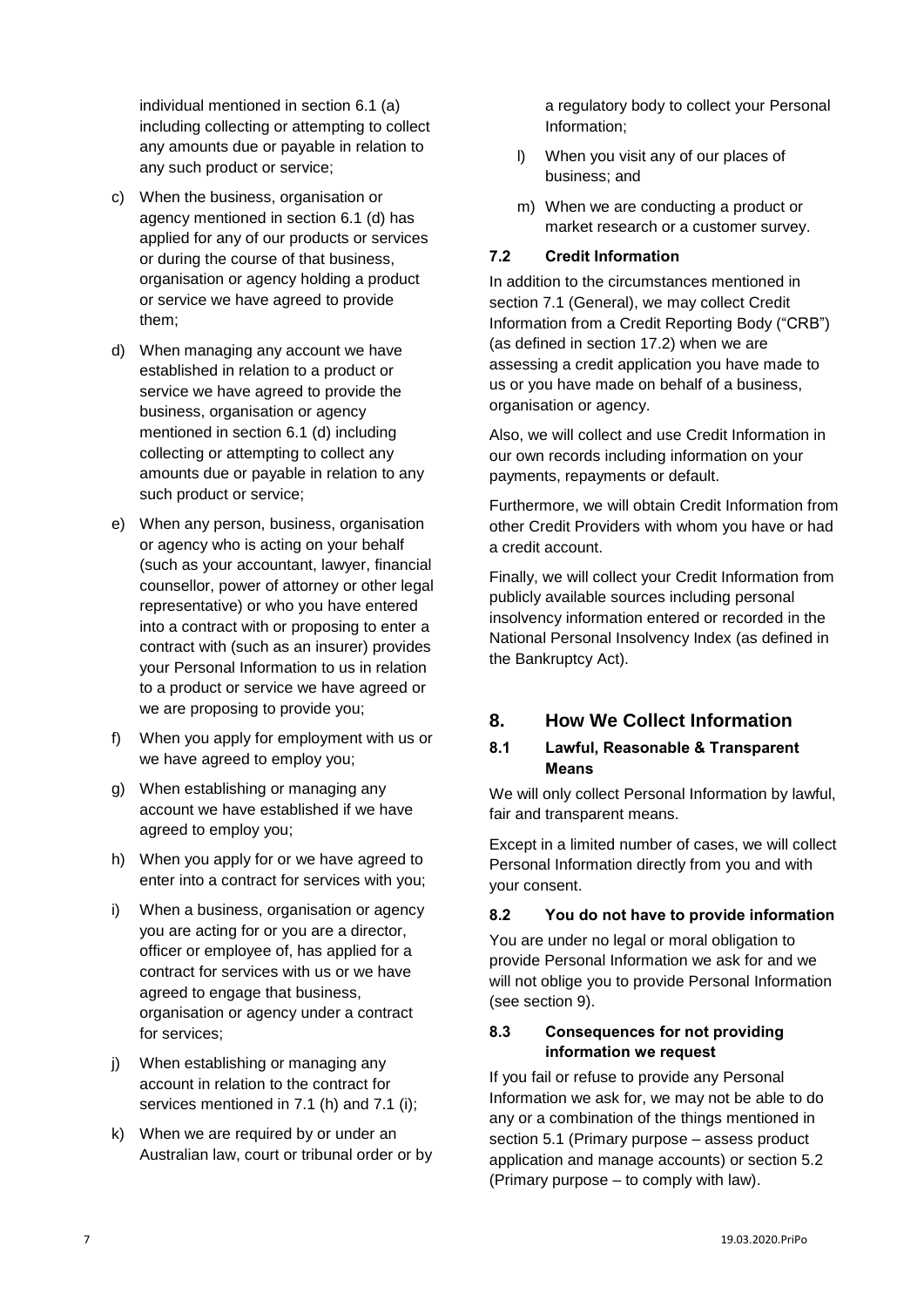In some cases if we do not collect, use and/or disclose the Personal Information we ask for we may not only risk providing you an unsuitable product or service, but we may also be in breach of our legal or regulatory obligations.

#### <span id="page-7-0"></span>**8.4 Important Details about Credit Information**

If the information we are collecting includes Credit Information:

- a) We are likely to disclose your information to any or all of the following CRB's as defined in section 17.2 (Credit reporting bodies):
	- (i) Equifax Pty Ltd [www.equifax.com.au](http://www.equifax.com.au/)
	- (ii) Illion Australia Pty Ltd [www.illion.com.au](http://www.illion.com.au/)
	- (iii) Experian Australia Credit Services Pty Ltd - [www.experian.com.au](http://www.experian.com.au/)

For contact details and information on how credit reporting bodies manage credit information, please see their privacy policies available at the links above.

- b) CRB's may include the information we disclose to them in reports provided to other credit providers as your Credit Worthiness Information (as defined in section 17.3 (Credit worthiness information));
- c) If you fail to meet your payment obligations in relation to a consumer credit contract you enter with us, or you commit a "Serious Credit Infringement" (defined in section 17.12 (Serious credit infringement)), we are entitled to disclose this to the the CRB's outlined in Section 8.4 (a);
- d) You can contact the CRB's outlined in Section 8.4 (a) to:
	- (i) Obtain their Credit Information management policy;
	- (ii) Request them not to use your credit reporting information for the purposes of pre-screening of direct marketing by a credit provider; and
- (iii) Request them not to use or disclose your credit reporting information, if you believe on reasonable grounds that you have been, or you are likely to be, a victim of fraud; and
- e) You can also contact us in relation to your Credit Information in any of the circumstances mentioned in section 16.1 (Reasons for contacting us).

#### <span id="page-7-1"></span>**8.5 How we collect information**

If reasonable and practicable, we will collect Personal Information or Credit Information directly from you:

- a) Using a paper application form;
- b) Using an online application form;
- c) During a face-to-face meeting or teleconference;
- d) Over the telephone or mobile phone;
- e) When you send us a facsimile document;
- f) When you send us an email; or
- g) Via our online websites: [www.vwfs.com.au;](http://www.vwfs.com.au/) and [www.vwfsfleet.com.au](http://www.vwfsfleet.com.au/)
- h) By Facsimile.

#### <span id="page-7-2"></span>**8.6 Using third parties to collect information**

In some cases, we may authorise another person, such as a motor vehicle dealership, a recruitment organisation or background checking service provider (if you have applied for a job, business or contracting opportunity with us) to collect your Personal Information on our behalf.

#### <span id="page-7-3"></span>**8.7 Collecting information from another person**

With the exception of the circumstances mentioned in section 8.8 (Related organisations), we will only collect your Personal Information from another person with your express or implied consent. Some third parties from whom we may collect Personal Information include:

- a) Your nominated accountant or financial counsellor;
- b) Authorised motor vehicle dealerships;
- c) Your nominated representative such as lawyer, power of attorney, trustee, any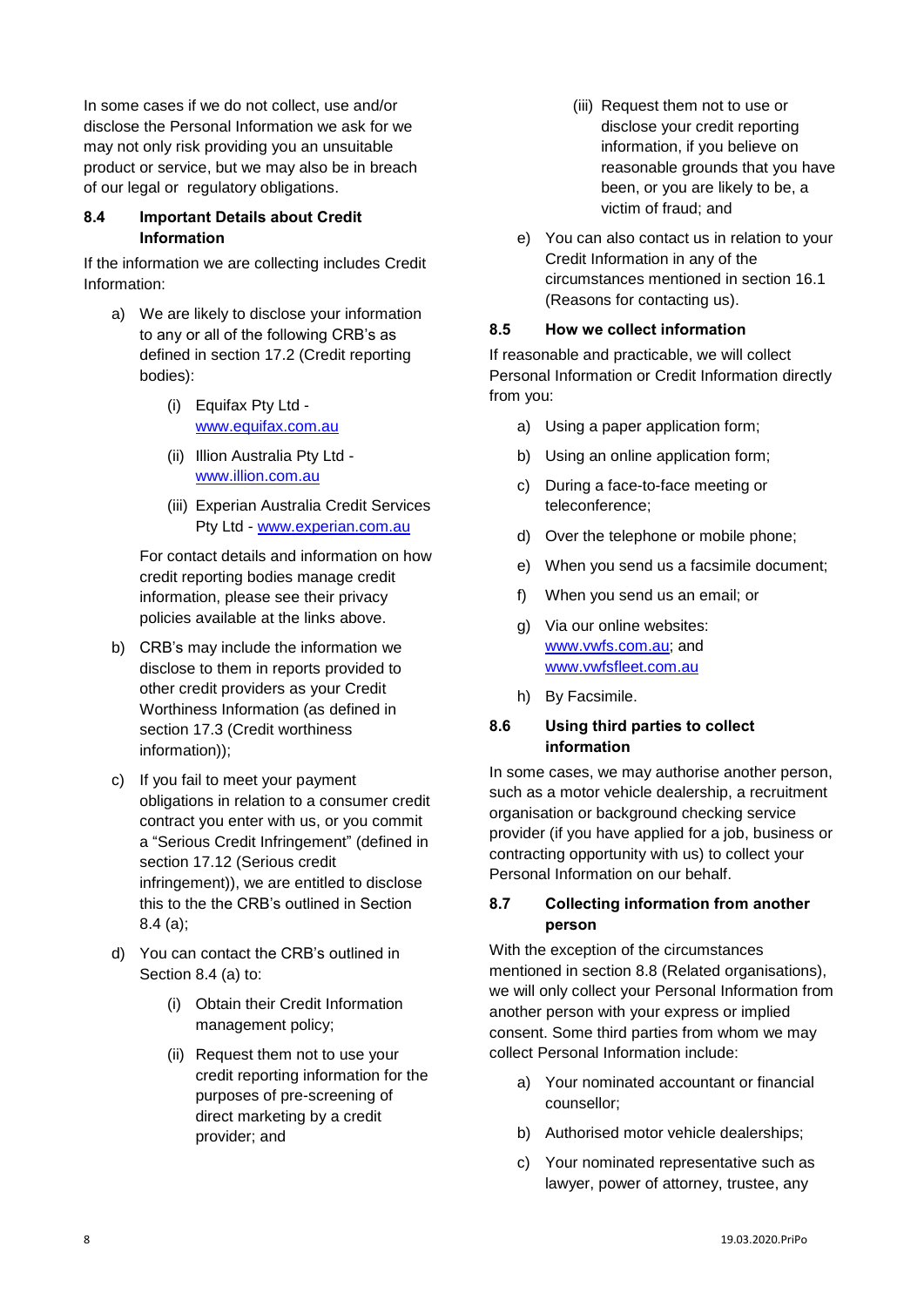person who purports to be acting on your behalf or any person you have notified us as your referee or next of kin;

- d) Professional or business referees you have advised to us;
- e) A CRB (as defined in section 17.2) in some circumstances;
- f) Another credit provider, financier or financial institution; and
- g) Your insurer or broker.

Finally, we may collect Personal Information (other than sensitive) from someone else if it is unreasonable or impracticable to collect the information from you.

#### <span id="page-8-0"></span>**8.8 Related organisations**

In some cases we may collect your Personal Information from an organisation or person that is related to us if the primary purpose for which that organisation or person collected your information in the first place was or is related to the primary purpose for which we would collect your information.

#### <span id="page-8-1"></span>**8.9 Unsolicited information**

If we receive your Personal Information which we did not ask for and determine that we are not entitled to collect the information, we will take reasonable steps as soon as practicable to destroy or de-identify the information if it is not contained in a record or document of the Commonwealth government of Australia. If the information is contained in a record or document of the Commonwealth government of Australia we will attempt to return it to you, and failing that, we will return the record to the relevant Commonwealth government agency.

<span id="page-8-2"></span>If we determine that we are entitled to collect the Personal Information we did not ask for and you are an existing customer of ours or you are a guarantor or a person acting on behalf of an existing customer of ours, we will advise you about the information and seek your consent to manage the information in accordance with the requirements of this Privacy Policy, unless we have obtained your consent on a previous occasion.

# **9. Anonymity & Psuedonymity**

If it is lawful, practicable and reasonable when collecting Personal Information, we will give you the option of not identifying yourself or the option of your use of a pseudonym.

An example would be where we are conducting a customer, product or market survey or research and it is practicable to obtain the information we want for the purposes of that survey or research without the need for you to tell us your names, date or birth or residential address in particular.

# <span id="page-8-3"></span>**10. Accuracy of Information**

We will take all reasonable steps in the circumstances to ensure that Personal Information we collect from or about you is accurate, complete and up-to-date.

Accordingly, in some cases, we may ask you for an independent and reliable document or use an electronic data source to verify that the Personal Information you have given us is accurate, complete and up-to-date.

If we identify any discrepancy between information you provided us and information in an independent and reliable document or electronic data source, we will give you an opportunity to correct or reconcile the discrepancy, if it is reasonable or practicable for us to do so, before using the information for the purposes for which we have collected it.

We may terminate a product or service we have agreed to provide you, your employment with us or your business or contracting relationship with us if we find that the Personal Information we relied on to offer you the product, service, job or business or contracting opportunity was not accurate, complete or up-to-date at the time we collected or used it.

# <span id="page-8-4"></span>**11. Sending Information Overseas**

From time to time, we will send data containing Personal Information to our parent and related companies.

Whilst it is not practicable to list every country in which recipients may be located, receipients of such disclosures are likely to include Germany, Singapore and the United Kingdom.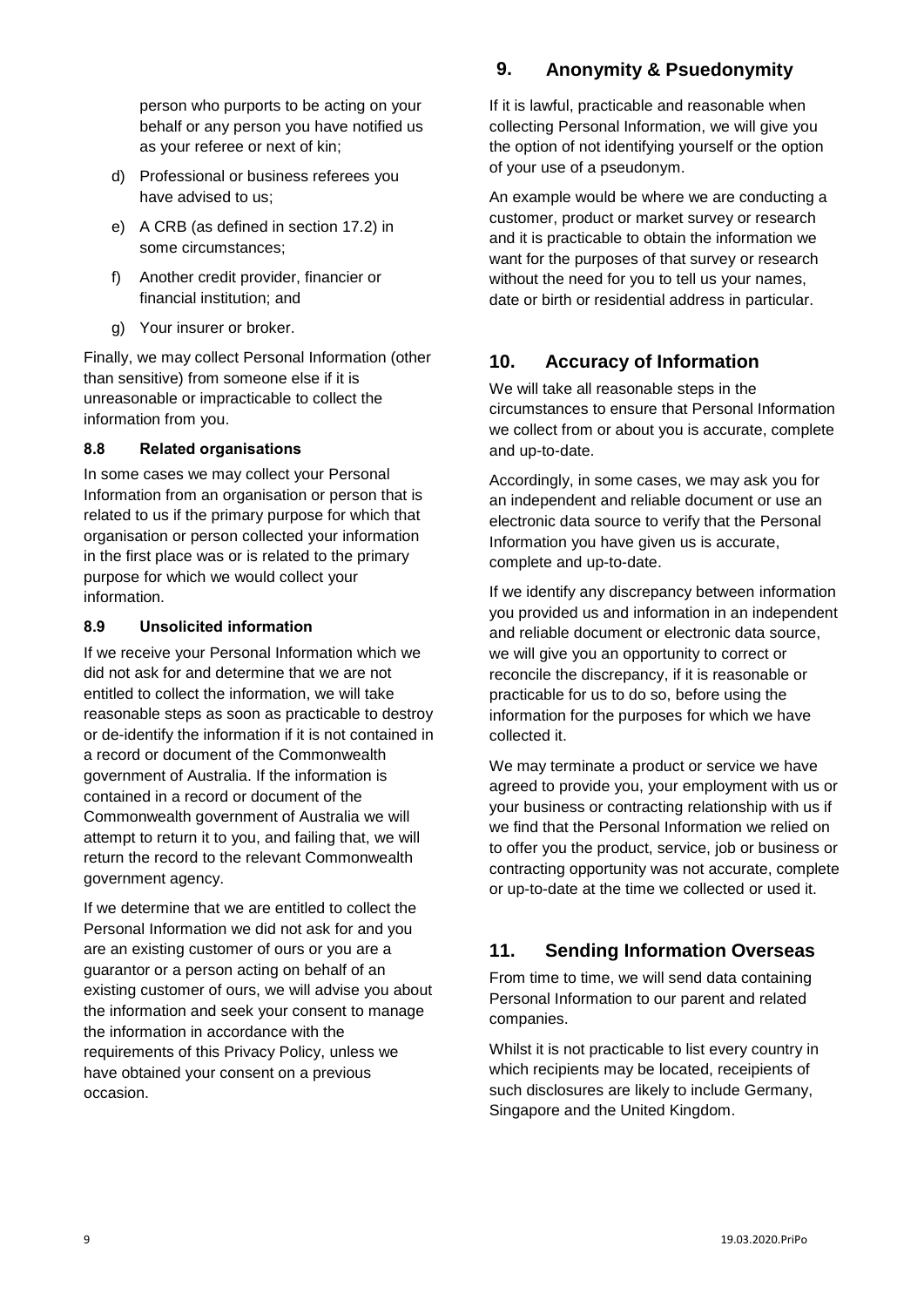### <span id="page-9-0"></span>**12. Use or Disclosure for Permitted Purposes**

We will use or disclose Personal Information we hold if:

- a) The use or disclosure of the information is required or authorised by or under an Australian law or a court or tribunal order;
- b) A "permitted general situation" (as defined in the Privacy Act) exists in relation to the use or disclosure of the information by us;
- c) A "permitted health situation" (as defined in the Privacy Act) exists in relation to the use or disclosure of the information by us; or
- d) We reasonably believe that the use or disclosure of the information is reasonably necessary for one or more "enforcement related activities" (as defined in the Privacy Act) conducted by, or on behalf of, an enforcement body.

# <span id="page-9-1"></span>**13. How We Protect Your Information**

### <span id="page-9-2"></span>**13.1 General**

The security of your Personal Information which we hold is important to us and we take all reasonable steps in the circumstances to protect it from unauthorised access, misuse, interference, loss, disclosure or modification.

We keep your Personal Information which we hold in various formats including paper and electronic formats.

Some of the ways we secure your Personal Information are:

- a) Imposing confidentiality of Personal Information requirements on our employees and persons or organisation we will disclose your Personal Intormation to;
- b) Implementation of a document storage policy;
- c) Password and username measures for access to our information technology and business systems;
- d) Verification of customers before disclosing Personal Information;
- e) Restrction of access to our buildings; and
- f) Electronic security systems such as firewalls and data encryption on our websites.

We can store Personal Information physically or electronically with third party data storage providers. Where we do this, we use contractual arrangements to ensure those providers take appropriate measures to protect that information and restrict the uses to which they can put that information.

### <span id="page-9-3"></span>**13.2 Destroying and de-identifying of information**

In general, we will destroy your Personal Information or any document or record containing Personal Information we no longer need the information or if we are not required by or under an Australian law to keep the information or the document or record beyond a required period.

If it is not practicable to destroy the information or the document or record containing the Personal Information, we will put the document "beyond use" (as defined in the Credit Reporting Code).

In some circumstances, we will "de-identify" Personal Information instead of destroying it including circumstances we are required by or under an Australian law to keep the information or the document or record.

# <span id="page-9-4"></span>**14. Requesting Access To Your Information**

#### <span id="page-9-5"></span>**14.1 General**

You can request access to your Personal Information by contacting us (see section 16.1 (Reasons for contacting us) and section 16.2 (Our contact details)).

Also, you may use a third party (**access-seeker**) to make a request to us for access to your Personal Information.

#### <span id="page-9-6"></span>**14.2 Adequate verification before giving access**

In whatever manner and whenever you contact us, we will verify your identity or that of any person you have authorised to be given access to your Personal Information before we agree to give access.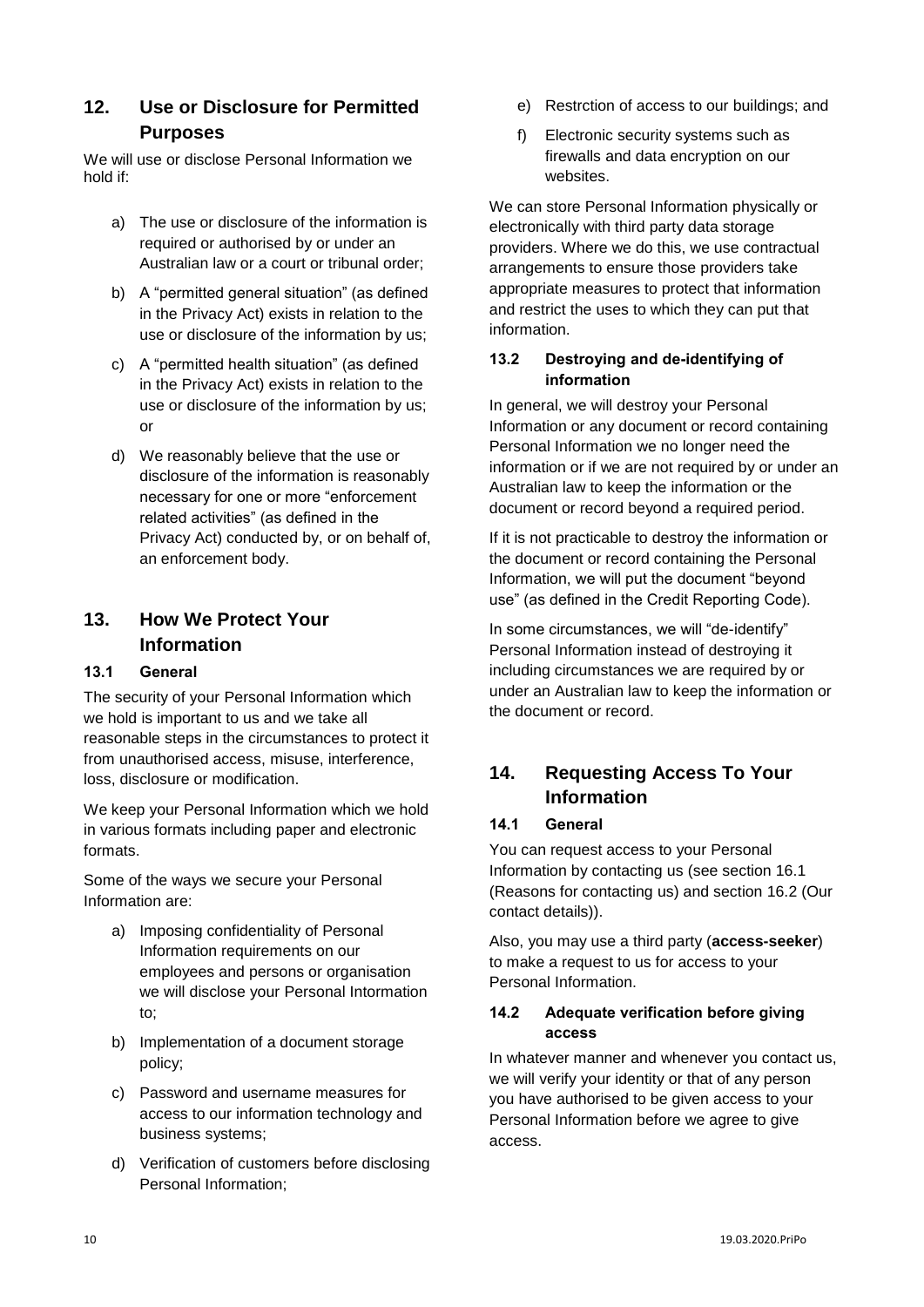Also, if you authorise an access-seeker to request access to your Personal Information you must do so in writing before we can give them access.

We reserve the right to change our identity verification requirements from time to time without notice.

### <span id="page-10-0"></span>**14.3 Period for giving access to Personal Information**

We will endeavour to respond to your request for access to your Personal Information within a reasonable period of time after the date we have verified your identity in accordance with section 14.2 (Adequate verification etc).

If for any reason we cannot or we refuse to give access to your Personal Information within the above timeframe, we will give you a written notice that sets out the reason for the refusal and/or the reasons we are unable to provide access within the above timeframe. If necessary, we may request you to agree to an extension of time to give access.

Also, in any of the above circumstances, we will advise you of how you can make a complaint about our refusal to give access or our failure to give access within a reasonable time.

### <span id="page-10-1"></span>**14.4 Period for giving access to Credit Information**

For a request to access your Credit Information, we will endeavour to provide access to you within 30 days of receiving your request, unless unusual circumstances apply. In those circumstances, we will notify you with our reasons (if reasonable for us to do so) and advise you of your right to refer our refusal or failure to provide access within the timeframe to the Australian Financial Complaints Authority (see section 16.5 (Referral to EDR)) and/or to the Privacy Commissioner (see section 16.6 (Referral to Privacy Commissioner)).

#### <span id="page-10-2"></span>**14.5 If unreasonable to give access in a particular form**

Your request for access may specify the form or manner you wish your information to be provided to you including whether you wish the information to be given to you over the telephone or in writing and by regular post, email or facsimile.

If reasonable or practicable, we will give you access in the form or manner you have specified.

If it is not reasonable or practicable to give you access in the form or manner you have requested, we will take steps that we consider are reasonable in the circumstances to give access in a way that meets both your and our needs, including, giving access through a mutually agreed intermediary.

#### <span id="page-10-3"></span>**14.6 Fees and charges**

In general, we will not charge you a fee for making a request for access to your Personal Information.

Also, we will not charge you any fee for providing you a copy of this policy in a form you have requested if it is reasonable for us to provide the information in that form.

We may charge a fee for retrieving and preparing the information and/or giving it to you in the manner you have requested it to be provided to you. However, any such fee will not be excessive in the circumstances and will not apply to the making of the request.

We may ask you to pay any charge or fee before we can progress your request.

#### <span id="page-10-4"></span>**14.7 When we may refuse access**

We will refuse you access to your Personal Information if:

- a) We reasonably believe that giving you access would pose a serious threat to the life, health or safety of any individual, or to public health or public safety;
- b) Giving access would have an unreasonable impact on the privacy of other individuals;
- c) Your request is frivolous or vexatious;
- d) Your request relates to existing or anticipated legal proceedings between you and us, and you would not be able to gain access through a discovery process in those proceedings;
- e) Giving access would reveal our intentions in relation to negotiations with you in such a way as to prejudice those negotiations;
- f) Giving access would be unlawful;
- g) Denying access is required or authorised by or under an Australian law or a court or tribunal order;
- h) Both of the following apply:
	- (i) We have reason to suspect that unlawful activity, or misconduct of a serious nature, that relates to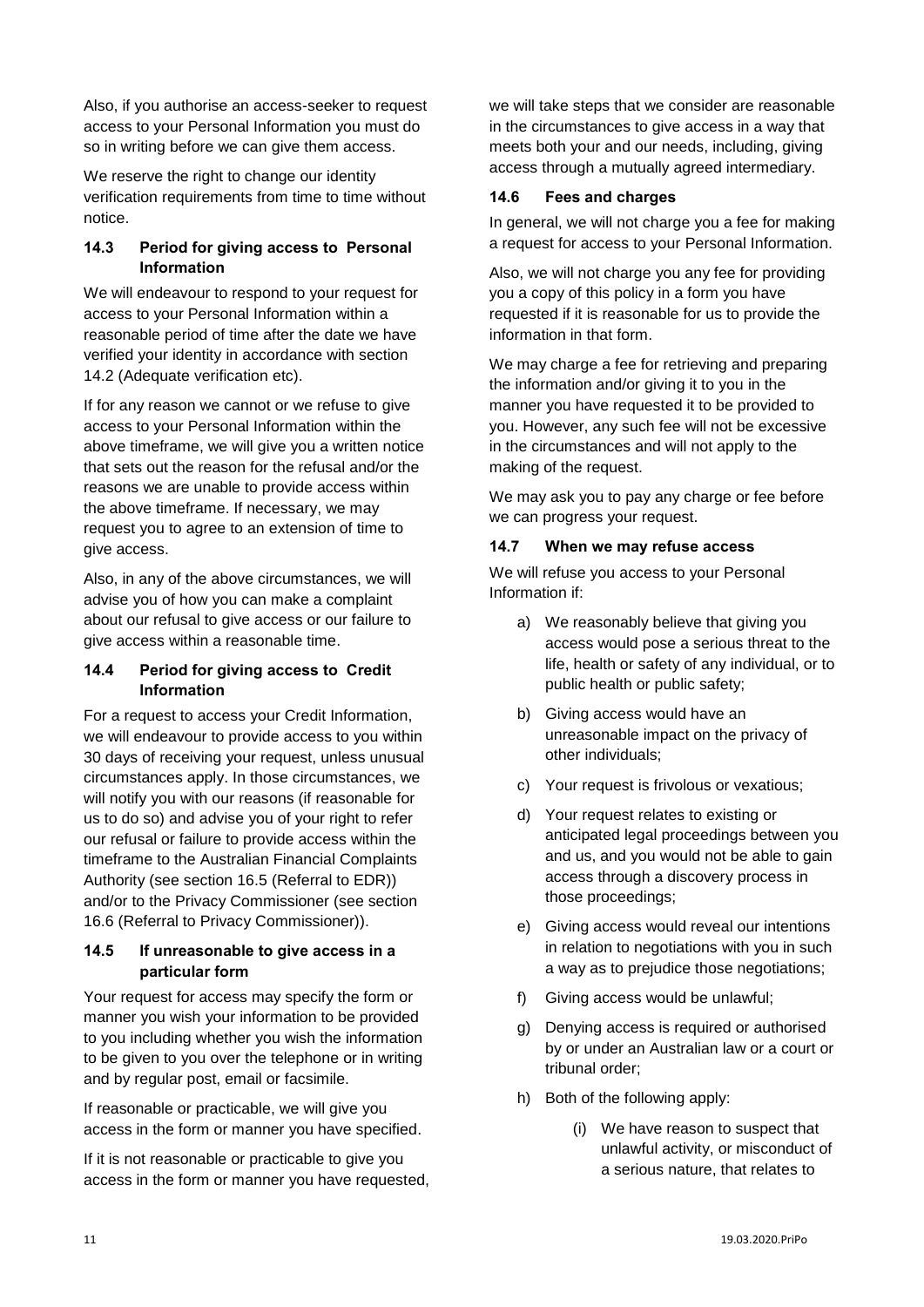our functions or activities has been, is being or may be engaged in; and

- (ii) Giving access would be likely to prejudice our taking of appropriate action in relation to the matter;
- i) Giving access would be likely to prejudice one or more enforcement related activities (as defined in the Privacy Act) conducted by, or on behalf of, a law enforcement body; or
- j) Giving access would reveal evaluative information we have generated in connection with a commercially sensitive decision-making process.

We may refuse to give access to your Credit Information if:

- a) Giving access would be unlawful; or
- b) Denying access is required or authorised by or under an Australian law or a court/tribunal order; or
- c) Giving access would be likely to prejudice one or more enforcement related activities conducted by, or on behalf or, an enforcement body.

# <span id="page-11-0"></span>**15. Requesting Correction Of Information**

#### <span id="page-11-1"></span>**15.1 Correcting inaccurate information ourself**

If we are satisfied on reasonable grounds that the Personal Information we hold about you is inaccurate, out-of-date, incomplete, irrelevant or misleading, we will take appropriate steps to correct the information (see generally, section 10: (Accuracy of information)).

If we correct your Personal Informationwe will take appropriate steps within 7 days of the correction, to notify you and any other person, organisation. If the information corrected is Credit Information, any "affected information recipient" (as defined in the Privacy Act) or "CRB" to which we had provided the pre-corrected information, that your information has been corrected.

### <span id="page-11-2"></span>**15.2 Asking us to correct your information**

You too can ask us to correct the Personal Information we hold about you if you consider the information is not accurate, up-to-date, complete, relevant or it is misleading or deceptive.

Also, you may request us to take reasonable, practicable or lawful steps to notify any other organisation to which we provided your Personal Information on a previous occasion, that we have corrected your information.

### <span id="page-11-3"></span>**15.3 Timeframe for correcting Personal Information**

If your request relates to Personal Information that is not Credit Information, we will respond to the requests within a reasonable period of time of receiving it.

#### <span id="page-11-4"></span>**15.4 Timeframe for correcting Credit Information**

If the request relates to your Credit Information, we will respond to the request within 30 days from the date you make the request.

If we are not able to meet the above timeframe we will seek your written consent for an extension of time to respond to your request.

### <span id="page-11-5"></span>**15.5 No fees for requests**

We will not charge you any fees for making a request to us to correct your information.

### <span id="page-11-6"></span>**15.6 If we refuse to correct information**

If we refuse to correct your Personal Information, we will give you a written notice that sets out:

- a) The reasons for the refusal except to the extent that it would be unreasonable to do so;
- b) Your rights to make a complaint about our decision including referring it to the Australian Financial Complaints Authority or to the Privacy Commissioner; and
- c) Any other matter prescribed by regulations introduced under the Privacy Act to be mentioned in the written notice.

### <span id="page-11-7"></span>**15.7 Request to associate statement**

If we refuse to correct your Personal Information, you may request us to associate a statement with the Personal Information that you consider is inaccurate, out-of-date, incomplete, irrelevant or misleading.

Within a reasonable period of time after receiving your request, we will take any step that is reasonable, practicable and lawful in the circumstances to associate the statement in such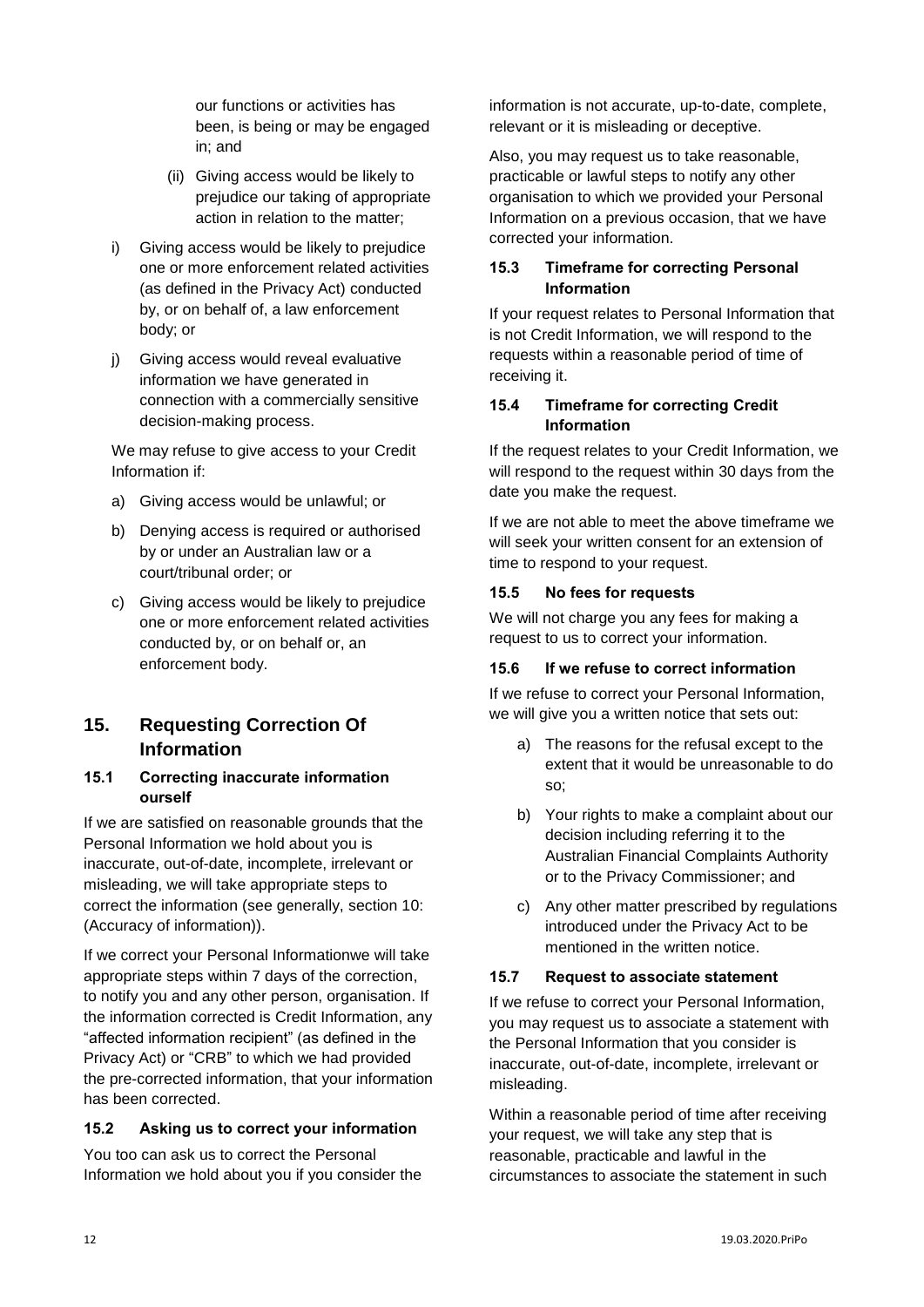a way that will make the statement apparent to users of the information.

We will not charge any fee for a request to associate a statement as described above.

### <span id="page-12-0"></span>**16. Contacting Us**

#### <span id="page-12-1"></span>**16.1 Reasons for contacting us**

Amongst other things, you may contact us if you:

- a) Do not wish your Personal Information to be collected, used and/or disclosed in accordance with this Privacy Policy;
- b) Have any concern about our Privacy Policy generally;
- c) Want us to provide our Privacy Policy to you in some other form;
- d) Want to understand why we collected your Personal Information;
- e) Wish to request access to your Personal Information;
- f) Wish to request us to correct your Personal Information;
- g) Wish to ask us to associate a statement with your Personal Information or following our refusal to correct such information;
- h) Wish to make a complaint including a complaint:
	- (i) About how we have handled your Personal Information;
	- (ii) That a conduct of us amounts to the interference with your privacy (as defined in in the Privacy Act);
	- (iii) That we have breached a provision of the Privacy Act, the Credit Reporting Code or an Australian Privacy Principle;
	- (iv) About our refusal to give access to your Personal Information or our delay in responding to your request for access to such information; or
	- (v) About our refusal to correct your Personal Information or our delay in responding to your request to correct such information.
- i) Wish to ask us to stop sending you direct marketing or promotional material;
- j) Wish to ask us to stop sharing your Personal Information with our brand partners (see section 5.3 (b) (Secondary purposes)) above or for the purposes mentioned in that section; or
- k) If you do not want to participate in a customer survey we have invited you to participate in.

#### <span id="page-12-2"></span>**16.2 Our Contact Details**

You may write to or email us as follow:

Mail: The Privacy Officer Volkswagen Financial Services Australia Pty Limited. Locked Bag 4002, Chullora NSW 2190 Email: [compliance@vwfs.com.au](mailto:compliance@vwfs.com.au)

Website: [www.vwfs.com.au](http://www.vwfs.com.au/)

#### <span id="page-12-3"></span>**16.3 Acknowledging requests and complaints**

We will endeavour to acknowledge your request or complaint within 7 days after we have received it. Depending on the circumstances, we may acknowledge your request or complaint by phone, email, regular post or facsimile.

A complaint in relation to Credit Information will be acknowledged by email, regular post or facsimile.

#### <span id="page-12-4"></span>**16.4 Request & Complaint Process**

We will take reasonable steps to investigate the subject matter of your request or complaint. Such steps may include liaising with our external representatives who are familiar with the subject matter of the request.

If the request or complaint concerns Credit Information, we may consult with other external organisations or agencies in particular a relevant CRB (as defined in section 17.2 (Credit reporting body)), other credit providers and "affected information recipients" (as defined in the Privacy Act). Whether such consultation is necessary will depend upon whether we provided your information to those external organisations or agencies or whether we obtained your information from them.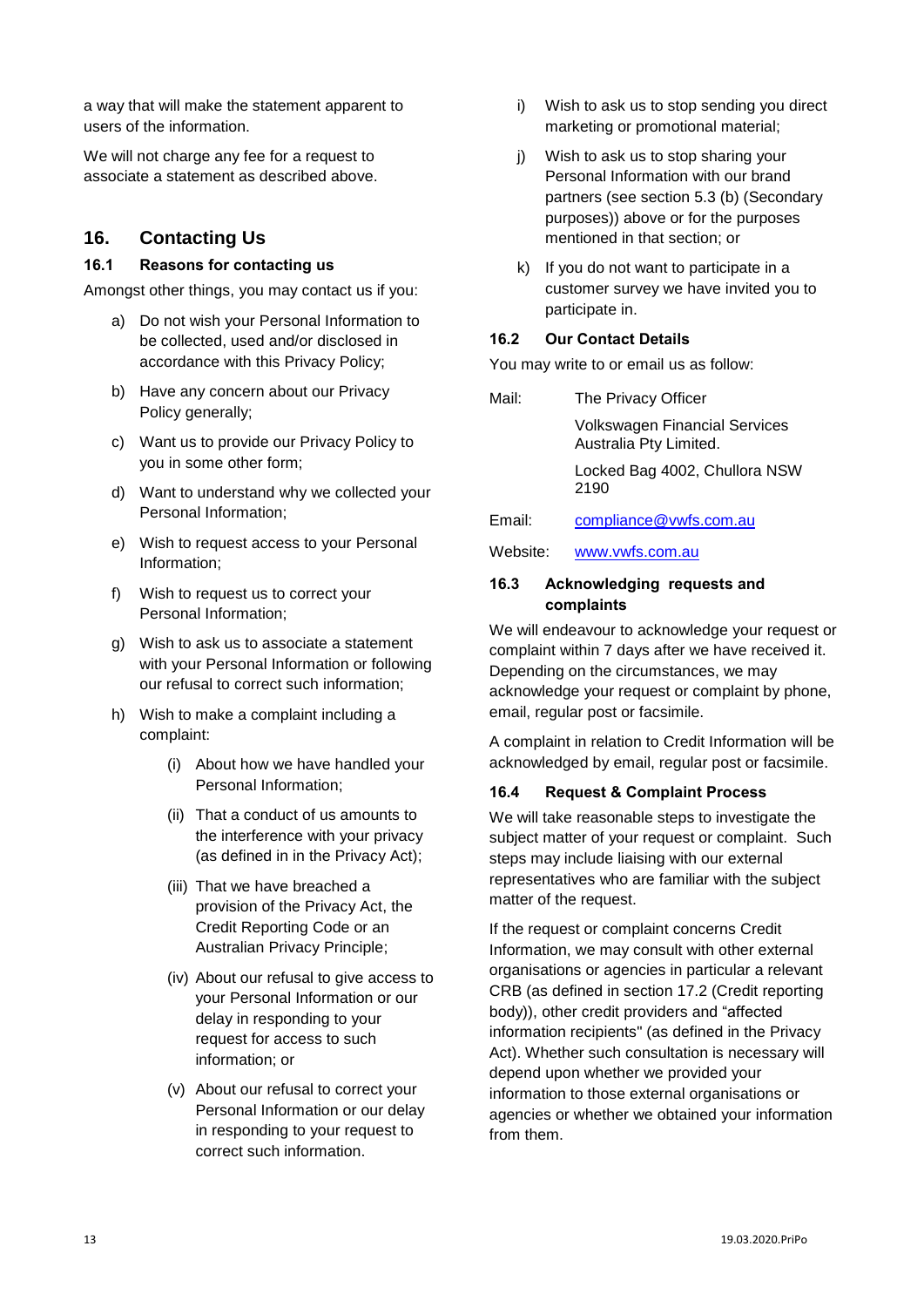Also, in some cases we may seek advice from our own legal or other professional advisors in relation to your request or complaint.

We will give you reasonable opportunity to present your case.

Any information we discover during the investigation stage will be analysed and evaluated before a decision is reached on the merits of your request or complaint.

You will be advised about our decision within the timeframes specified in this Policy if applicable to your request or complaint or within the timeframe specified in the Privacy Act or Credit Reporting Code.

If our decision is in writing, it will contain the reasons for the decision and information on your right to refer our decision to the Australian Financial Complaints Authority (see section 16.5 (Referral to EDR)) or to the Privacy Commissioner (see section 16.6 (Referral to Privacy Commissioner)) if you are not satisfied with the decision.

#### <span id="page-13-0"></span>**16.5 Referral to EDR**

If you are not satisfied with our response to your request or complaint, you may refer it to the Australian Financial Complaints Authority, the external dispute resolution (EDR) scheme of which we are a member.

The Australian Financial Complaints Authority contact details are:

- Mail: Australian Financial Complaints Authority GPO BOX 3 Melbourne VIC 3001
- Telephone: 1800 931 678 (Free call)

Email: [info@afca.org.au](mailto:info@afca.org.au)

Website: [www.afca.org.au](http://www.afca.org.au/)

#### <span id="page-13-1"></span>**16.6 Referral to Privacy Commissioner**

You may also refer our decision to the Privacy Commissioner if you are not satisfied with it. The Privacy Commissioner's contact details are:

Mail: Privacy Commissioner GPO Box 5218 Sydney NSW 2001

Telephone: 1300 363 992

Website: [www.oaic.gov.au](http://www.oaic.gov.au/)

#### <span id="page-13-2"></span>**16.7 Employee requests & complaints**

Employees may make requests directly to the Human Resources team for access to their Personal Information.

Employees may also request the Human Resources team to correct their Personal Information if they consider the information we hold on them is not accurate, up-to-date, complete, or relevant or if they consider the information is misleading.

Within a reasonable time after we have corrected an employee's Personal Information, we will advise any person, organisation or agency we provided the pre-corrected information to that the information has been corrected.

Alternatively, employees may log into their personal accounts in the pay roll system to correct their own Personal Information if they wish to do so.

Employees also have the right to make a complaint if they consider we have not handled their Personal Information appropriately including in accordance with this Policy or in accordance with the Australian Privacy Principles or the Privacy Act.

Employees may make privacy complaints directly to the Operational Risk and Compliance Manager or through our external whistle blower service provider whose website address is [www.whistleblowing.com.au.](http://www.whistleblowing.com.au/) Because of the inherent nature of privacy complaints, employees are advised that it may not be practicable for the Operational Risk and Compliance Manager or external whistle blower service providers to guarantee employees anonymity during the investigation of privacy complaints.

# <span id="page-13-3"></span>**17. Definitions Of Some Terms Used In This Policy**

<span id="page-13-4"></span>The following definitions are based on the definitions in the Privacy Act. If there is any inconsistency between any definition in this section and a corresponding definition in the Privacy Act, the latter definition will apply.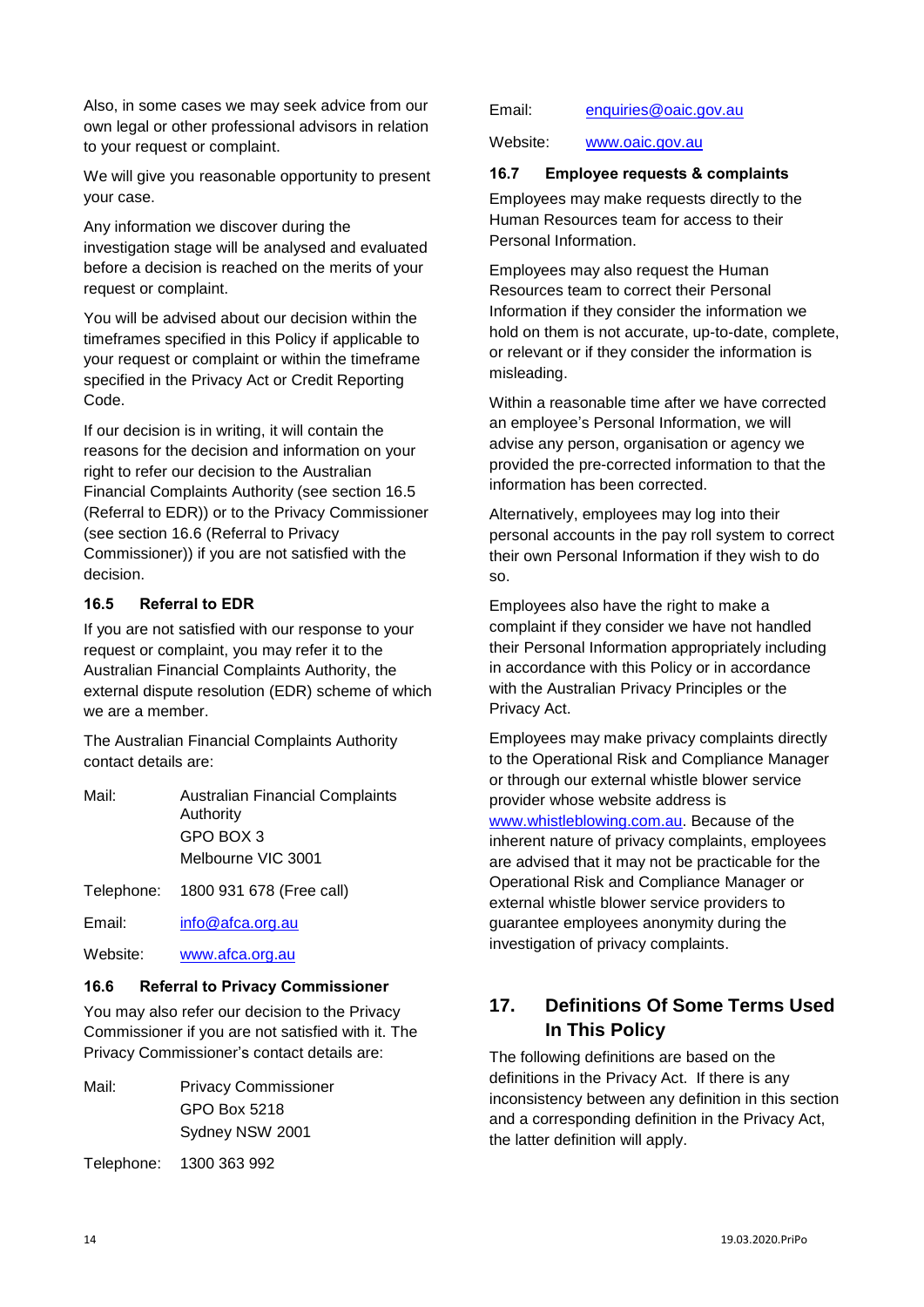#### **17.1 Consumer Credit Liability Information**

In relation to consumer credit provided to an individual the following information about the consumer credit is consumer credit liability information about the individual:

- a) The name of the credit provider;
- b) Whether the credit provider is an Australian credit licensee;
- c) The type of consumer credit;
- d) The day on which the consumer credit is entered into;
- e) The terms or conditions of the consumer credit:
	- (i) That relate to the repayment of the amount of credit; and
	- (ii) That are prescribed by the regulations.
- f) The maximum amount of credit available under the consumer credit;
- g) The day on which the consumer credit is terminated or otherwise ceases to be in force.

### <span id="page-14-0"></span>**17.2 Credit Reporting Body ("CRB") or Credit Reporting Bodies (CRB's)**

Means organisation/s or an agency or agencies prescribed under the Privacy Act that are in the business of collecting, holding, using or disclosing Personal Information or Credit Information about individuals for the purposes of providing others information about the Credit Worthiness of an individual.

# <span id="page-14-1"></span>**17.3 Credit Worthiness Information**

Means a statement or opinion about your:

- a) Eligibility to be provided with consumer credit;
- b) History in relation to consumer credit; or
- c) Capacity to repay an amount of credit that relates to consumer credit.

### <span id="page-14-2"></span>**17.4 Default Information**

Means information about a payment (including a payment that is wholly or partly a payment of interest) that you are overdue in making in relation to consumer credit provided to you and:

a) You are at least 60 days overdue in making the payment;

- b) The Credit Provider has given you written notice requesting payment of the overdue amount;
- c) The Credit Provider's right to be paid the amount is not prevented by a statute of limitations; and
- d) The amount is \$150 or more or an amount prescribed by regulation.

## <span id="page-14-3"></span>**17.5 Identification Information**

For the purposes of this Policy, Identification Information includes your:

- a) Current and previous names and aliases;
- b) Date of birth;
- c) Sex;
- d) Current and previous residential addresses;
- e) Photograph;
- f) Signature;
- g) Handwriting;
- h) Voice recording;
- i) Licence, permit or authorisation that contains any or a combination of the previously mentioned identification information;
- j) Tax file number or some other "government related identifier" (as defined in the Privacy Act);
- k) Current and previous employers' names and business names.

# <span id="page-14-4"></span>**17.6 Information Request**

Means any information we have sought from a CRB (as defined in section 15.2) that relates to:

- a) Your application for consumer credit made to us;
- b) An application for commercial credit made to us; or
- c) Assessing whether to accept you as a guarantor in relation credit provided or to be provided to another person.

# <span id="page-14-5"></span>**17.7 New Arrangement Information**

Means a statement that the terms or conditions of an original consumer credit we have provided to you has been varied or that we have provided you with a new consumer credit because of you had